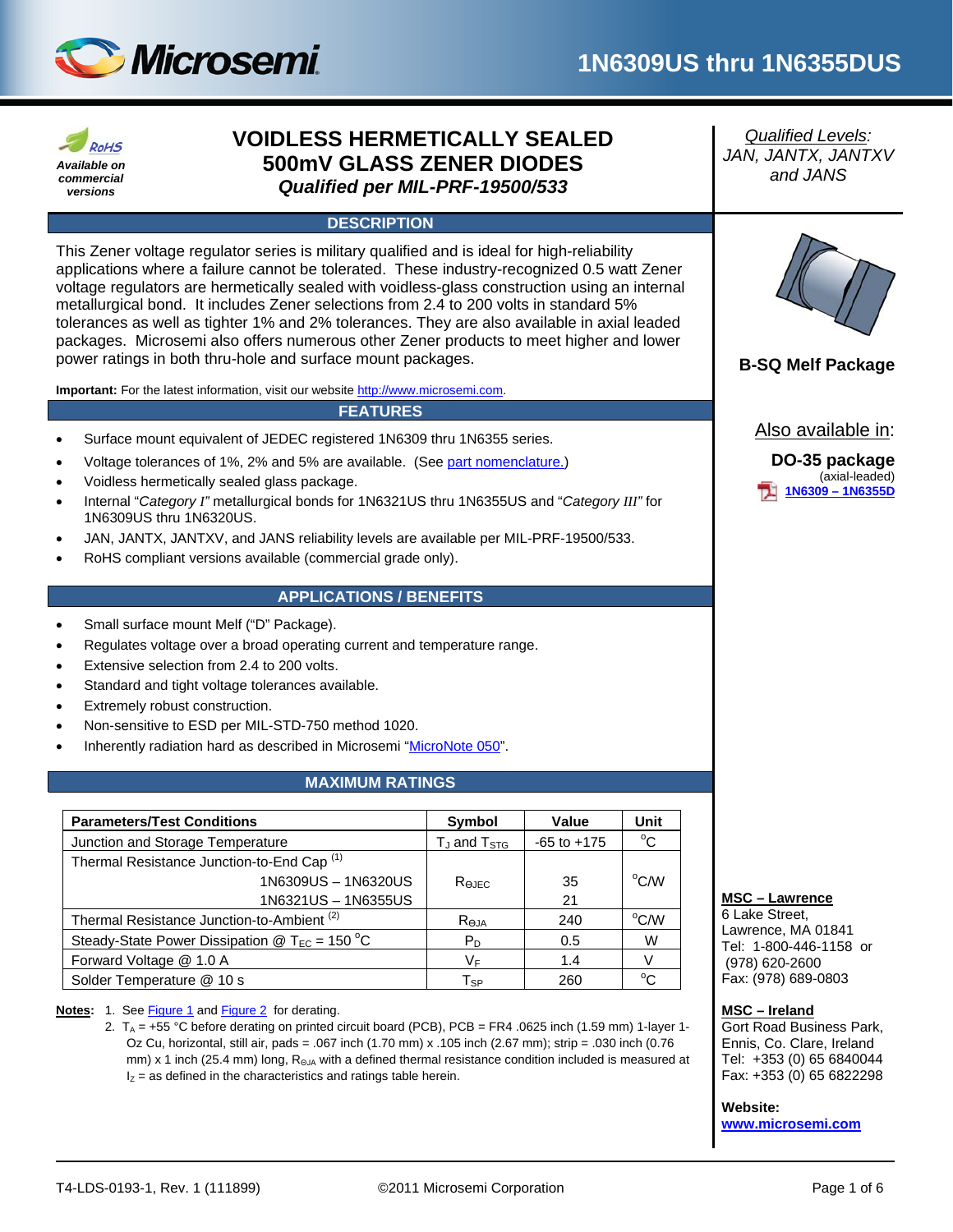

# **MECHANICAL and PACKAGING**

- CASE: Hermetically sealed voidless hard glass with tungsten slugs.
- TERMINALS: End caps are copper with tin/lead (Sn/Pb) or RoHS compliant matte/tin (commercial grade only) finish.
- POLARITY: Cathode indicated by band.
- TAPE & REEL option: Standard per EIA-481-B. Consult factory for quantities.
- WEIGHT: 0.0945 grams.
- See [Package Dimensions](#page-5-0) on last page.

# **PART NOMENCLATURE**

<span id="page-1-0"></span>

| <b>SYMBOLS &amp; DEFINITIONS</b> |                                                                                                                                                                                                                                                    |  |  |  |  |  |  |  |
|----------------------------------|----------------------------------------------------------------------------------------------------------------------------------------------------------------------------------------------------------------------------------------------------|--|--|--|--|--|--|--|
| Symbol                           | <b>Definition</b>                                                                                                                                                                                                                                  |  |  |  |  |  |  |  |
| <sup>I</sup> R                   | Reverse Current: The maximum reverse (leakage) current that will flow at the specified voltage and temperature.                                                                                                                                    |  |  |  |  |  |  |  |
| $I_Z$ , $I_{ZT}$ , $I_{ZK}$      | Regulator Current: The dc regulator current ( $I_z$ ), at a specified test point ( $I_{zT}$ ), near breakdown knee ( $I_{zK}$ ).                                                                                                                   |  |  |  |  |  |  |  |
| <b>IzM</b>                       | Maximum Regulator (Zener) Current: The maximum rated dc current for the specified power rating.                                                                                                                                                    |  |  |  |  |  |  |  |
| <b>Izsm</b>                      | Maximum Zener Surge Current: The non-repetitive peak value of Zener surge current at a specified wave form.                                                                                                                                        |  |  |  |  |  |  |  |
| $V_{\text{F}}$                   | Maximum Forward Voltage: The maximum forward voltage the device will exhibit at a specified current.                                                                                                                                               |  |  |  |  |  |  |  |
| <b>V<sub>WM</sub></b>            | Working Peak Voltage: The maximum peak voltage that can be applied over the operating temperature range. This is<br>also referred to as Standoff Voltage.                                                                                          |  |  |  |  |  |  |  |
| $V_{7}$                          | Zener Voltage: The Zener voltage the device will exhibit at a specified current $(l_z)$ in its breakdown region.                                                                                                                                   |  |  |  |  |  |  |  |
| $Z_{ZT}$ or $Z_{ZK}$             | Dynamic Impedance: The small signal impedance of the diode when biased to operate in its breakdown region at a<br>specified rms current modulation (typically 10% of $I_{ZT}$ or $I_{ZK}$ ) and superimposed on $I_{ZT}$ or $I_{ZK}$ respectively. |  |  |  |  |  |  |  |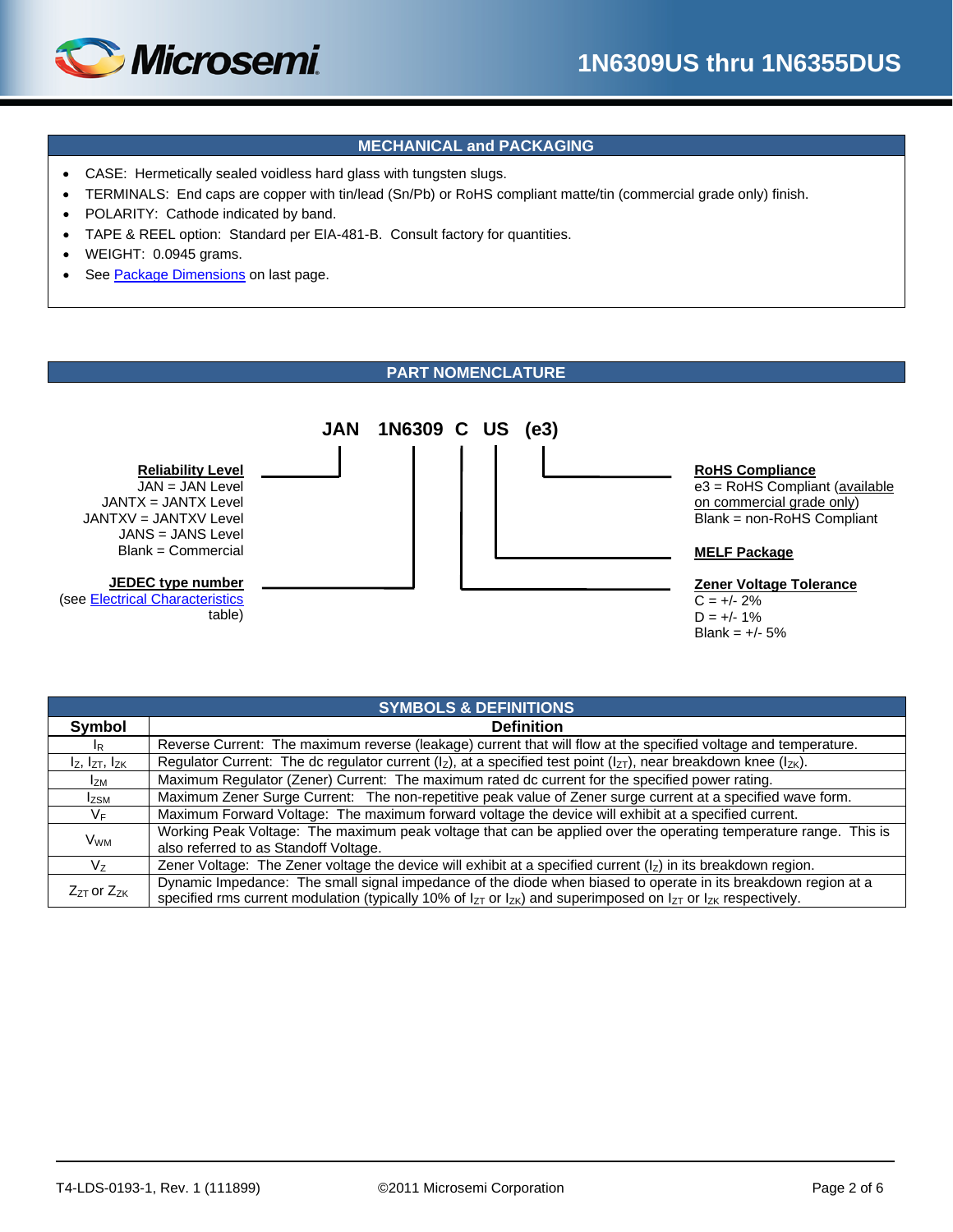

# **ELECTRICAL CHARACTERISTICS** @ 25°C

<span id="page-2-0"></span>

| <b>TYPE</b><br>Note 1 | $V_{Z2}$<br>NOM.<br>$+/-5%$<br>$@I_{Z2}$ | $V_{Z1}$<br>MIN.<br>$@I_{Z1}$<br>250 uA | <b>Test</b><br>Current<br>$I_{Z2}$   | <b>Dynamic</b><br>Impedance<br>$Z_z \otimes I_{z2}$ | <b>Dynamic</b><br>Impedance Current<br>$Z_{ZK}$<br>@<br>250 μA | Max.<br>$I_{ZM}$                   | Voltage<br>Reg.<br>$V_{Z(\text{reg})}$<br>$(\Delta V_z)$<br>Note 2 | Surge<br>Current<br>8.3 ms<br>Square<br>Wave<br>$I_{ZSM}$ | <b>Reverse</b><br>Voltage<br>$V_R$ | Max.<br><b>Reverse</b><br><b>Current</b><br>$I_{R1}$ $\otimes$ $V_R$<br>$25^{\circ}$ C | Max.<br>Reverse<br><b>Current</b><br>$I_{R2}$ $\otimes$ $V_R$<br>$150^{\circ}$ C | Max.<br><b>Noise</b><br>Density<br>$N_D$<br>@ 250 µA<br>1 to 3 kHz | Max.<br>Temp.<br>Coeff. of<br>Zener<br>Voltage |
|-----------------------|------------------------------------------|-----------------------------------------|--------------------------------------|-----------------------------------------------------|----------------------------------------------------------------|------------------------------------|--------------------------------------------------------------------|-----------------------------------------------------------|------------------------------------|----------------------------------------------------------------------------------------|----------------------------------------------------------------------------------|--------------------------------------------------------------------|------------------------------------------------|
|                       | <b>Volts</b>                             | <b>Volts</b>                            | mA                                   | ohms                                                | ohms                                                           | mA                                 | <b>Volts</b>                                                       | Amps                                                      | <b>Volts</b>                       | μA                                                                                     | μA                                                                               | μV                                                                 | $\alpha_{VZ}$<br>%/°C                          |
| 1N6309US              | 2.4                                      | 1.1                                     | 20                                   | 30                                                  | 1,200                                                          | 177                                | 1.50                                                               | 2.50                                                      | 1.0                                | 100                                                                                    | 200                                                                              | /√Hz<br>1                                                          | $-0.085$                                       |
| 1N6310US              | 2.7                                      | 1.2                                     | 20                                   | 30                                                  | 1,300                                                          | 157                                | 1.50                                                               | 2.20                                                      | 1.0                                | 60                                                                                     | 150                                                                              | 1                                                                  | $-080$                                         |
| 1N6311US              | 3.0                                      | 1.3                                     | $\overline{20}$                      | 29                                                  | 1,400                                                          | 141                                | 1.50                                                               | 2.00                                                      | 1.0                                | 30                                                                                     | 100                                                                              | $\mathbf{1}$                                                       | $-0.075$                                       |
| 1N6312US              | 3.3                                      | 1.5                                     | 20                                   | $\overline{27}$                                     | 1,400                                                          | 128                                | 1.60                                                               | 1.80                                                      | 1.0                                | 5                                                                                      | $\overline{20}$                                                                  | $\mathbf{1}$                                                       | $-070$                                         |
| 1N6313US              | 3.6                                      | 1.8                                     | 20                                   | $\overline{25}$                                     | 1,400                                                          | 117                                | 1.60                                                               | 1.65                                                      | 1.0                                | 3                                                                                      | 12                                                                               | $\mathbf{1}$                                                       | $-0.065$                                       |
| 1N6314US              | 3.9                                      | $\overline{2.0}$                        | $\overline{20}$                      | $\overline{23}$                                     | 1,700                                                          | 108                                | 1.60                                                               | 1.50                                                      | 1.0                                | $\overline{2}$                                                                         | 12                                                                               | $\overline{1}$                                                     | $-060$                                         |
| 1N6315US              | 4.3                                      | 2.4                                     | $\overline{20}$                      | 20                                                  | 1,700                                                          | 99                                 | 0.90                                                               | 1.40                                                      | 1.0                                | $\overline{2}$                                                                         | $\overline{12}$                                                                  | $\mathbf{1}$                                                       | $-0.045$<br>$+.020$                            |
| 1N6316US              | 4.7                                      | 2.8                                     | 20                                   | $\overline{17}$                                     | 1,500                                                          | 90                                 | 0.50                                                               | 1.27                                                      | 1.5                                | 5                                                                                      | $\overline{12}$                                                                  | $\mathbf{1}$                                                       | $-0.028$<br>$+.032$                            |
| 1N6317US              | 5.1                                      | 3.3                                     | 20                                   | 14                                                  | 1,300                                                          | 83                                 | 0.40                                                               | 1.17                                                      | 2.0                                | 5                                                                                      | 12                                                                               | $\mathbf{1}$                                                       | $-0.020$<br>$+.035$                            |
| 1N6318US              | 5.6                                      | 4.3                                     | 20                                   | 8                                                   | 1,200                                                          | 76                                 | 0.40                                                               | 1.10                                                      | 2.5                                | 5                                                                                      | 10                                                                               | $\overline{2}$                                                     | $+.050$                                        |
| 1N6319US              | 6.2                                      | 5.2                                     | 20                                   | 3                                                   | 800                                                            | 68                                 | 0.30                                                               | 0.97                                                      | 3.5                                | 5                                                                                      | 10                                                                               | 5                                                                  | $+.060$                                        |
| 1N6320US              | 6.8                                      | 6.0                                     | 20                                   | 3                                                   | 400                                                            | 63                                 | 0.35                                                               | 1.23                                                      | 4.0                                | $\overline{c}$                                                                         | 50                                                                               | 5                                                                  | $+.062$                                        |
| 1N6321US              | 7.5                                      | 6.6                                     | 20                                   | 4                                                   | 400                                                            | 57                                 | 0.40                                                               | 1.16                                                      | 5.0                                | $\overline{2}$                                                                         | 30                                                                               | 5                                                                  | $+.068$                                        |
| 1N6322US              | 8.2                                      | 7.5                                     | 20                                   | 5                                                   | 400                                                            | 52                                 | 0.40                                                               | 1.07                                                      | 6.0                                | 1                                                                                      | 10                                                                               | 20                                                                 | $+.075$                                        |
| 1N6323US              | 9.1                                      | 8.4                                     | $\overline{20}$                      | 6                                                   | 500                                                            | 47                                 | 0.50                                                               | 0.97                                                      | 7.0                                | $\mathbf{1}$                                                                           | 10                                                                               | 40                                                                 | $+.076$                                        |
| 1N6324US              | 10.0                                     | 9.1                                     | 20                                   | 6                                                   | 500                                                            | 43                                 | 0.50                                                               | 0.89                                                      | 8.0                                | $\mathbf{1}$                                                                           | 10                                                                               | 80                                                                 | $+.079$                                        |
| 1N6325US<br>1N6326US  | 11.0<br>12.0                             | 10.0<br>11.0                            | 20<br>$\overline{20}$                | $\overline{7}$<br>$\overline{7}$                    | 550<br>550                                                     | 39<br>35                           | 0.50<br>0.55                                                       | 0.83<br>0.77                                              | 8.5<br>9.0                         | $\mathbf{1}$<br>$\mathbf{1}$                                                           | 10<br>10                                                                         | 100<br>100                                                         | $+.082$<br>$+.083$                             |
| 1N6327US              | 13.0                                     | 11.9                                    | 9.5                                  | 8                                                   | 550                                                            | 33                                 | 0.55                                                               | 0.71                                                      | 9.9                                | 0.05                                                                                   | 10                                                                               | 100                                                                | $+.083$                                        |
| 1N6328US              | 15.0                                     | 13.8                                    | 8.5                                  | 10                                                  | 600                                                            | 28                                 | 0.70                                                               | 0.62                                                      | 11.0                               | 0.05                                                                                   | 10                                                                               | 100                                                                | $+.084$                                        |
| 1N6329US              | 16.0                                     | 14.7                                    | 7.8                                  | $\overline{12}$                                     | 600                                                            | $\overline{27}$                    | 0.75                                                               | 0.58                                                      | 12.0                               | 0.05                                                                                   | 10                                                                               | 100                                                                | $+.084$                                        |
| 1N6330US              | 18.0                                     | 16.6                                    | 7.0                                  | 14                                                  | 600                                                            | 24                                 | 0.85                                                               | 0.52                                                      | 14.0                               | 0.05                                                                                   | 10                                                                               | 100                                                                | $+.085$                                        |
| 1N6331US              | 20.0                                     | 18.5                                    | 6.2                                  | $\overline{18}$                                     | 500                                                            | $\overline{21}$                    | 0.95                                                               | 0.47                                                      | 15.0                               | 0.05                                                                                   | 10                                                                               | 100                                                                | $+.086$                                        |
| 1N6332US              | 22.0                                     | 20.4                                    | 5.6                                  | 20                                                  | 500                                                            | 19                                 | 1.05                                                               | 0.43                                                      | 17.0                               | 0.05                                                                                   | 10                                                                               | 100                                                                | $+.087$                                        |
| 1N6333US              | 24.0                                     | 22.3                                    | 5.2                                  | $\overline{24}$                                     | 500                                                            | 18                                 | 1.15                                                               | 0.39                                                      | 18.0                               | 0.05                                                                                   | 10                                                                               | 100                                                                | $+.088$                                        |
| 1N6334US              | 27.0                                     | 25.2                                    | 4.6                                  | 27                                                  | 500                                                            | 16                                 | 1.30                                                               | 0.35                                                      | 21.0                               | 0.05                                                                                   | 10                                                                               | 100                                                                | $+.090$                                        |
| 1N6335US              | 30.0                                     | 28.0                                    | 4.2                                  | 32<br>40                                            | 500<br>600                                                     | 14                                 | 1.45                                                               | 0.31                                                      | 23.0                               | 0.05                                                                                   | 10<br>10                                                                         | 100                                                                | $+.091$                                        |
| 1N6336US<br>1N6337US  | 33.0<br>36.0                             | 30.9<br>33.7                            | $\overline{3.8}$<br>$\overline{3.4}$ | 50                                                  | 600                                                            | $\overline{13}$<br>$\overline{12}$ | 1.60<br>1.75                                                       | 0.28<br>0.260                                             | 25.0<br>27.0                       | 0.05<br>0.05                                                                           | 10                                                                               | 100<br>100                                                         | $+.092$<br>$+.093$                             |
| 1N6338US              | 39.0                                     | 36.6                                    | 3.2                                  | 55                                                  | 700                                                            | 11                                 | 1.90                                                               | 0.240                                                     | 30                                 | 0.05                                                                                   | 10                                                                               | 100                                                                | $+.094$                                        |
| 1N6339US              | 43.0                                     | 40.4                                    | 3.0                                  | 65                                                  | 800                                                            | 9.9                                | 2.10                                                               | 0.220                                                     | 33                                 | 0.05                                                                                   | 10                                                                               | 80                                                                 | $+.095$                                        |
| 1N6340US              | 47.0                                     | 44.2                                    | 2.7                                  | 75                                                  | 900                                                            | 9.0                                | 2.25                                                               | 0.200                                                     | 36                                 | 0.05                                                                                   | 10                                                                               | 80                                                                 | $+.095$                                        |
| 1N6341US              | 51.0                                     | 48.0                                    | 2.5                                  | 85                                                  | 1,000                                                          | 8.3                                | 2.50                                                               | 0.180                                                     | 39                                 | 0.05                                                                                   | 10                                                                               | 80                                                                 | $+.096$                                        |
| 1N6342US              | 56.0                                     | 52.7                                    | 2.2                                  | 100                                                 | 1,200                                                          | 7.6                                | 2.70                                                               | 0.170                                                     | 43                                 | 0.05                                                                                   | 10                                                                               | 80                                                                 | $+.097$                                        |
| 1N6343US              | 62.0                                     | 58.4                                    | 2.0                                  | 125                                                 | 1,300                                                          | 6.8                                | 2.90                                                               | 0.150                                                     | 47                                 | 0.05                                                                                   | 10                                                                               | 80                                                                 | $+.099$                                        |
| 1N6344US              | 68.0                                     | 64.1                                    | 1.8                                  | 155                                                 | 1,500                                                          | 6.3                                | 3.20                                                               | 0.130                                                     | 52                                 | 0.05                                                                                   | 10                                                                               | 80                                                                 | $+.101$                                        |
| 1N6345US              | 75.0                                     | 70.8                                    | 1.7                                  | 180                                                 | 1,600                                                          | 5.7                                | 3.40                                                               | 0.125                                                     | 56                                 | 0.05                                                                                   | 10                                                                               | 80                                                                 | $+.103$                                        |
| 1N6346US              | 82.0                                     | 77.4                                    | 1.5                                  | 220                                                 | 1,800                                                          | 5.2                                | 3.80                                                               | 0.115                                                     | 62                                 | 0.05                                                                                   | 10                                                                               | 80                                                                 | $+.105$                                        |
| 1N6347US              | 91.0                                     | 86.0                                    | 1.4                                  | 270                                                 | 2,100                                                          | 4.7                                | 4.20                                                               | 0.100                                                     | 69                                 | 0.05                                                                                   | 10                                                                               | 80                                                                 | $+.108$                                        |
| 1N6348US<br>1N6349US  | 100.0<br>110.0                           | 94.5<br>104.0                           | 1.3<br>1.1                           | 340<br>500                                          | 2,400<br>2,800                                                 | 4.3<br>3.9                         | 4.40<br>4.80                                                       | 0.095<br>0.085                                            | 76<br>84                           | 0.05<br>0.05                                                                           | 10<br>10                                                                         | 80<br>80                                                           | $+.110$<br>$+.110$                             |
| 1N6350US              | 120.0                                    | 113.0                                   | 1.0                                  | 600                                                 | 3,200                                                          | 3.5                                | 5.20                                                               | 0.080                                                     | 91                                 | 0.05                                                                                   | 10                                                                               | 80                                                                 | $+.110$                                        |
| 1N6351US              | 130.0                                    | 122                                     | 0.95                                 | 850                                                 | 4,100                                                          | 3.3                                | 5.60                                                               | 0.070                                                     | 99                                 | 0.05                                                                                   | 10                                                                               | 80                                                                 | $+.110$                                        |
| 1N6352US              | 150.0                                    | 141                                     | 0.85                                 | 1,000                                               | 4,500                                                          | 2.8                                | 7.00                                                               | 0.065                                                     | 114                                | 0.05                                                                                   | 10                                                                               | 80                                                                 | $+.110$                                        |
| 1N6353US              | 160.0                                    | 151                                     | 0.80                                 | 1,200                                               | 5,000                                                          | 2.7                                | 7.50                                                               | 0.060                                                     | 122                                | 0.05                                                                                   | 10                                                                               | 80                                                                 | $+.110$                                        |
| 1N6354US              | 180.0                                    | 170                                     | 0.68                                 | 1,500                                               | 5,600                                                          | 2.4                                | 9.00                                                               | 0.050                                                     | 137                                | 0.05                                                                                   | 10                                                                               | 80                                                                 | $+.110$                                        |
| 1N6355US              | 200.0                                    | 189                                     | 0.65                                 | 1,800                                               | 6,500                                                          | 2.1                                | 12.00                                                              | 0.045                                                     | 152                                | 0.05                                                                                   | 10                                                                               | 80                                                                 | $+.110$                                        |

#### **NOTES:**

1. Standard voltage tolerance is 5 percent. Tighter tolerances are available in plus/minus 1 and 2 percent voltage tolerances. (See part [nomenclature.\)](#page-1-0)

2. Voltage regulation  $V_{Z(reg)}$  is the measured voltage change at thermal equilibrium between the current of 10% and 50% of Maximum Zener Current  $I_{ZM}$  when the lead temperature is maintained at 25 °C = +8 °C, -2 °C.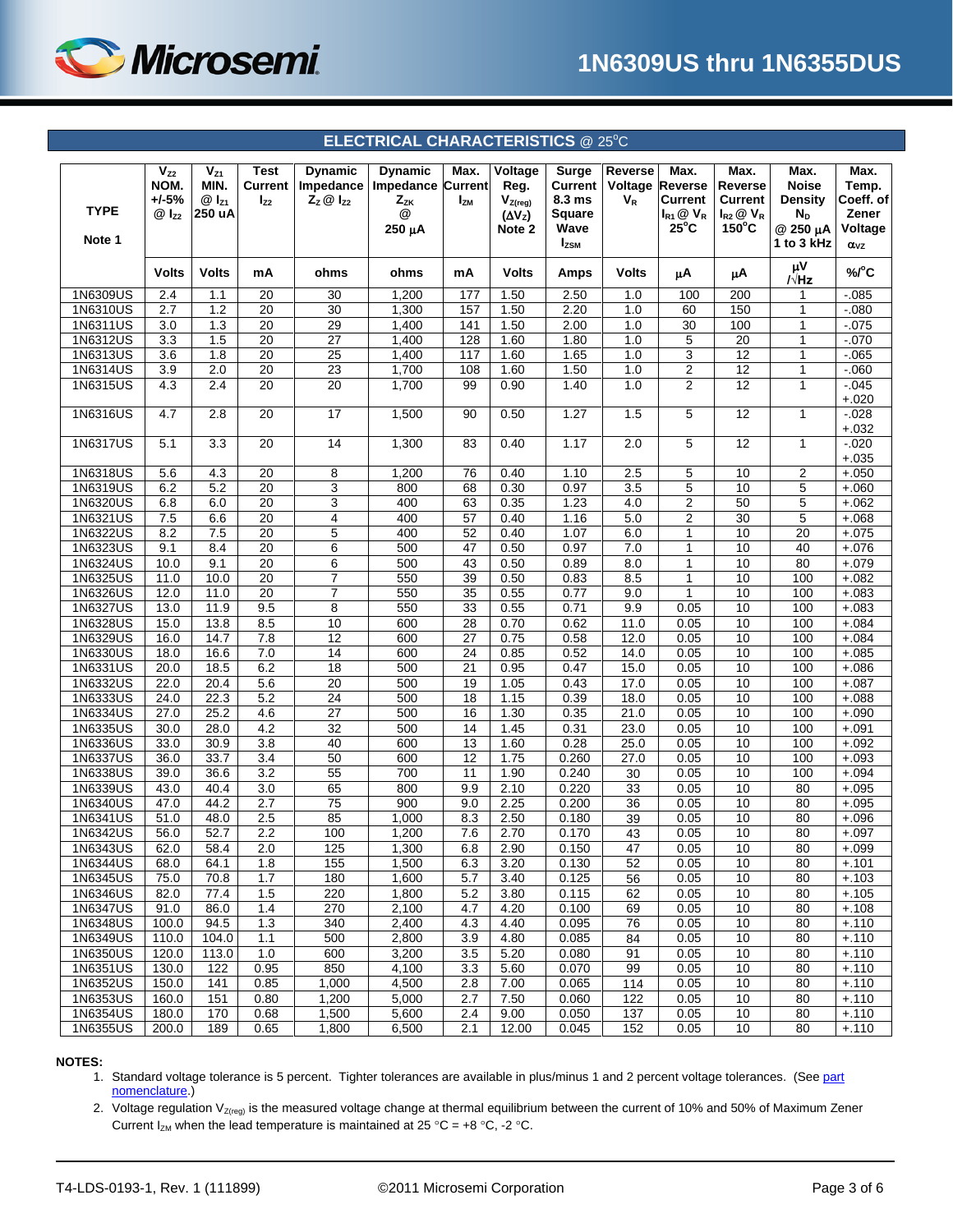

**GRAPHS**

<span id="page-3-1"></span><span id="page-3-0"></span>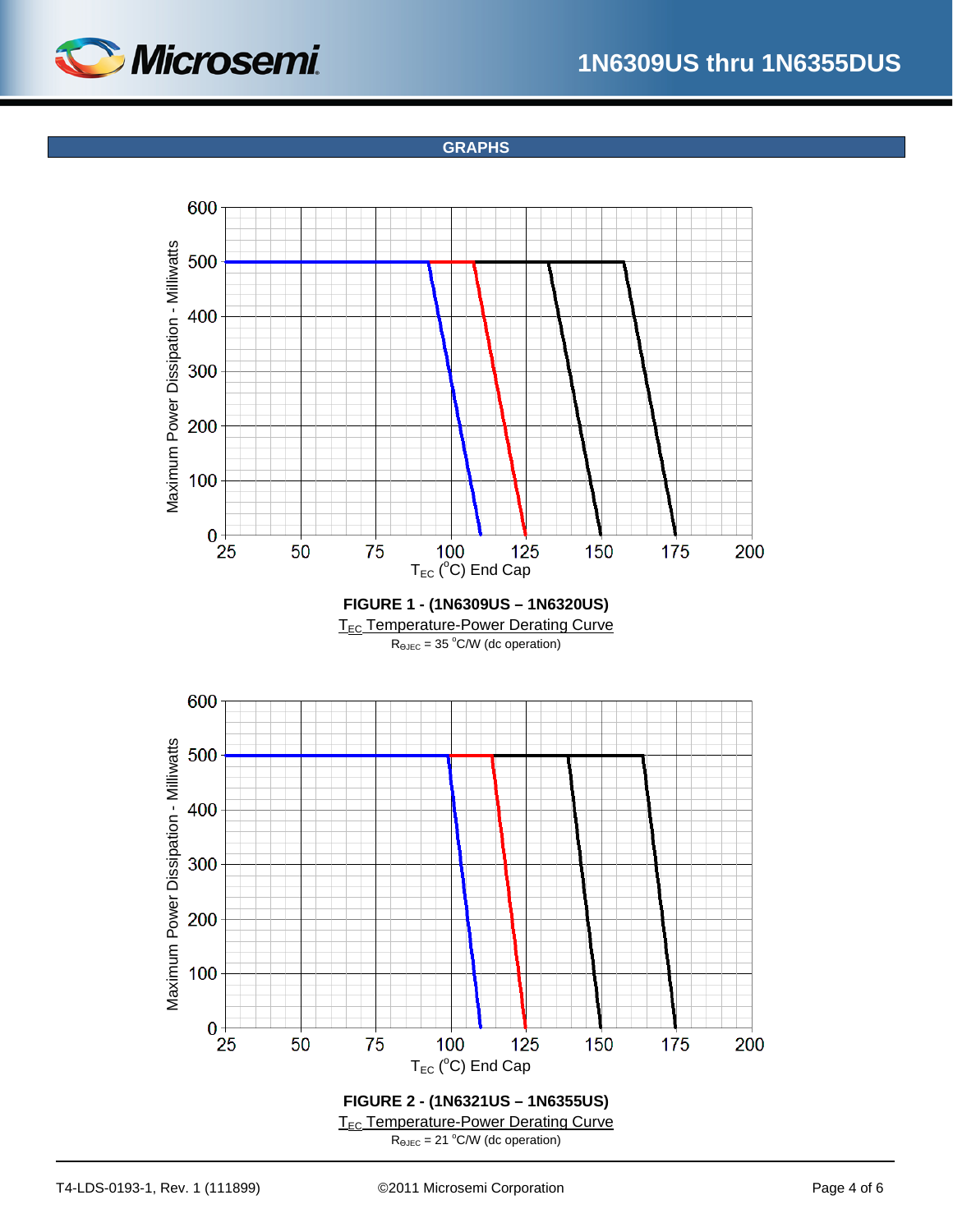

# **GRAPHS (continued)**



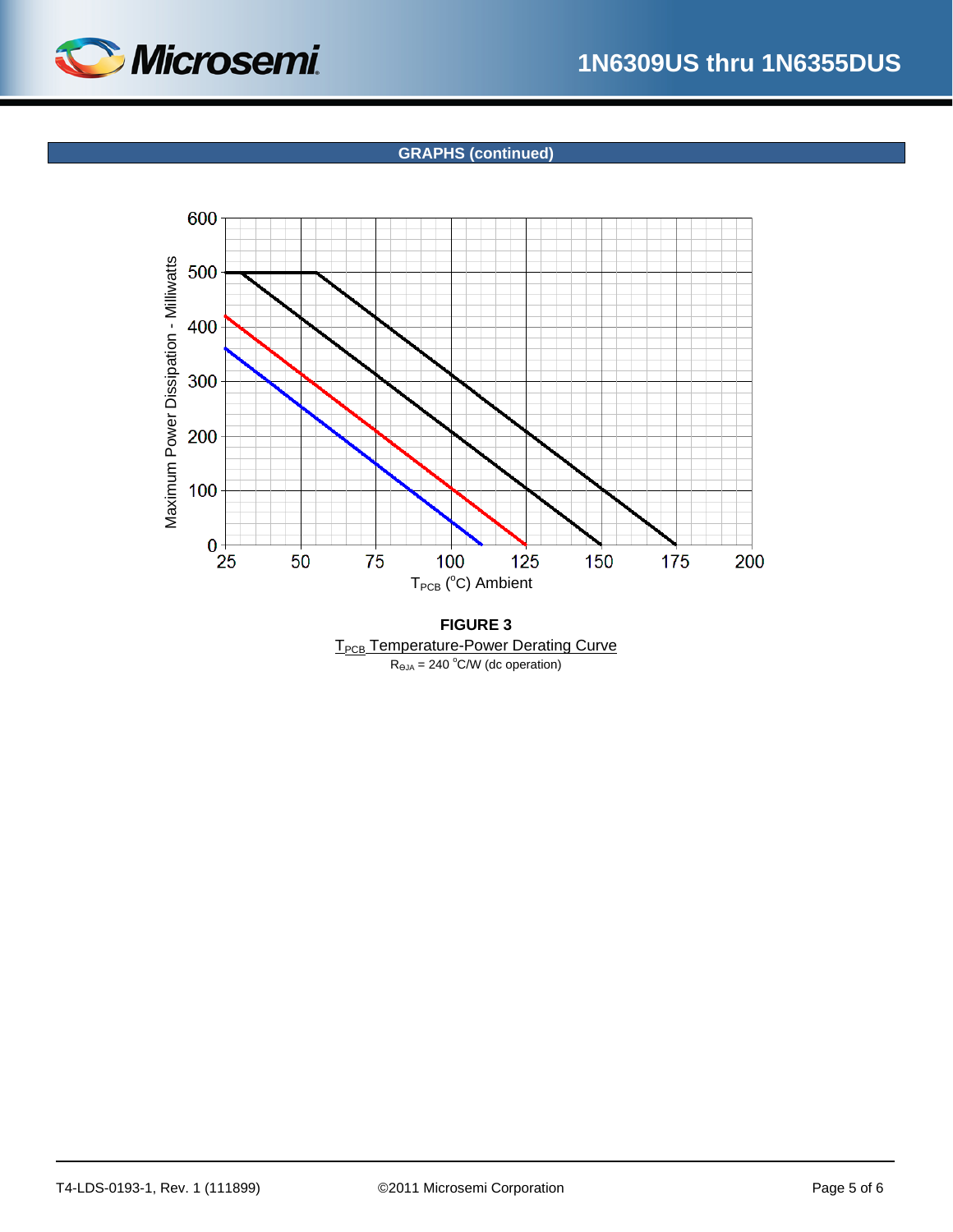<span id="page-5-0"></span>

# **PACKAGE DIMENSIONS**





## **NOTE:**

- 1. Dimensions are in inches.
- 2. Millimeters are given for general information only.
- 3. Dimensions are pre-solder dip.
- 4. In accordance with ASME Y14.5M, diameters are equivalent to Φx symbology.

|           | <b>DIMENSIONS</b> |      |                    |      |  |  |  |  |
|-----------|-------------------|------|--------------------|------|--|--|--|--|
| Symbol    | <b>INCH</b>       |      | <b>MILLIMETERS</b> |      |  |  |  |  |
|           | Min               | Max  | Min                | Max  |  |  |  |  |
| BD        | .070              | .085 |                    | 2.16 |  |  |  |  |
| <b>BL</b> | .165              | .195 | 4.19               | 4.95 |  |  |  |  |
| ECT       | .019              | .028 | 0.48               | 0.71 |  |  |  |  |
| s         | .003 min          |      | $0.08$ min         |      |  |  |  |  |